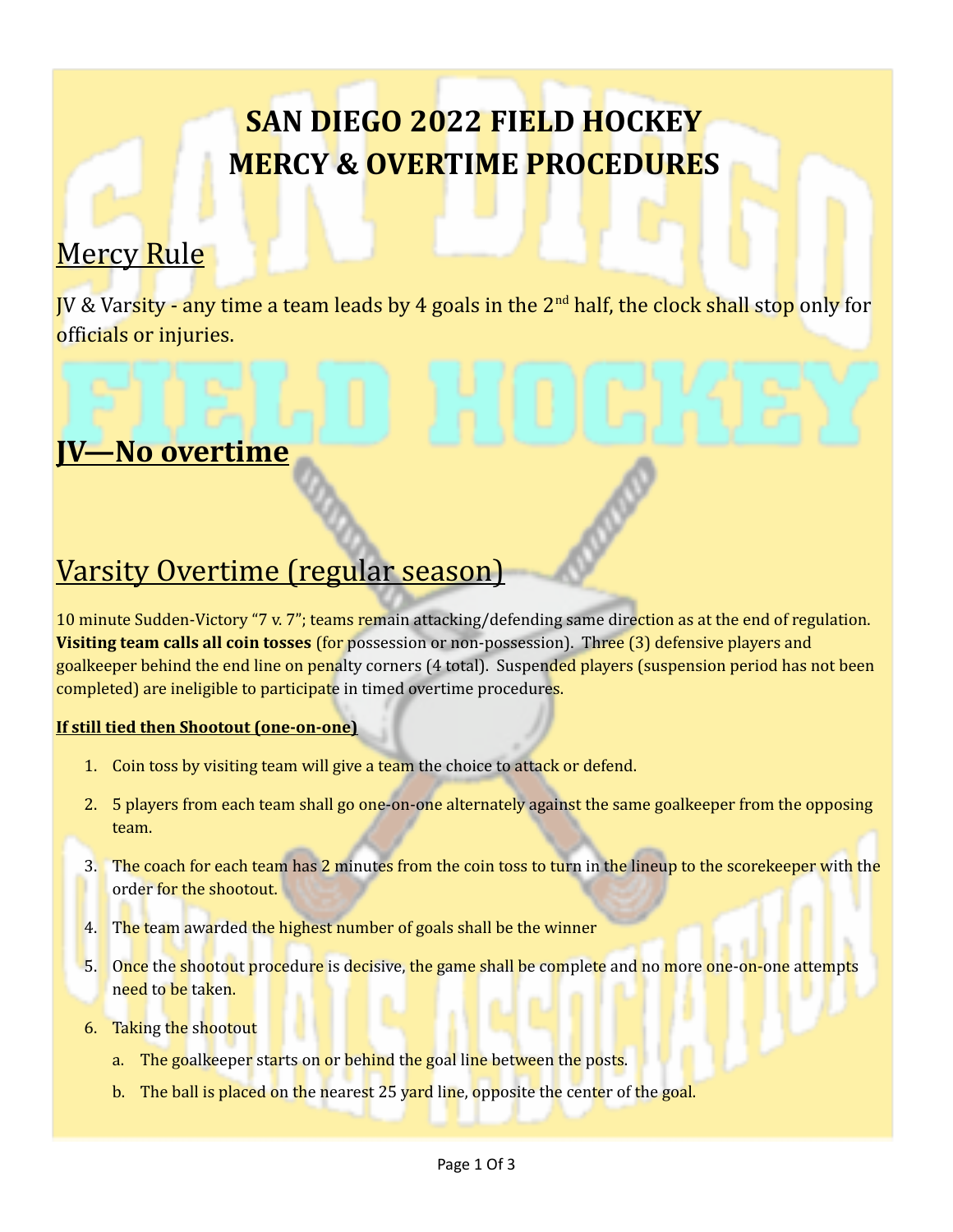- c. The attacker stands outside the 25 yard line near the ball.
- d. The umpire blows the whistle to signal the start of the shootout. The attacker and the goalkeeper may then move in any direction.
- 7. The shootout is completed under the following conditions:
	- a. 8 seconds has elapsed from the umpire's initiating whistle (2nd whistle sounds).
	- b. Attacker scores a goal.
	- c. The attacker commits an offense.
	- d. The goalkeeper commits an unintentional offense. (The shootout is retaken).
	- e. The goalkeeper commits an intentional offense. (A penalty stroke is awarded).
	- f. The ball goes out of play over the back line, side line, or beyond the 25 yard line. [This includes the goalkeeper intentionally playing the ball over the back line (This is not a foul). The ball simply going outside the circle a second time does not constitute the end of a shootout].

#### **If a penalty stroke is awarded, any eligible player on the official roster may take the penalty stroke. This penalty stroke will take place before the next available shootout takes place.**

- 8. A player may be suspended by a yellow or red card, and not a green card, during the shootout competition.
	- a. If a goalkeeper is suspended during the shootout, they may not take further part in that competition but can be replaced by any eligible player from the team. The replacement goalkeeper is allowed reasonable time to put on protective equipment.
	- b. If an attacker is suspended during the shootout competition, there is no replacement allowed. Any further shootout the player was entitled to take counts as no goal.
- 9. **During a shootout competition, the team members and the coaching staff are permitted to enter the field of play, but only in the area beyond the 30 yard line and outside the hash marks.** The goalkeeper of the team taking the shootout shall be on the back line outside the circle.

#### **10. If no decision is reached after the first series of shootouts:**

- a. A "Sudden-Victory" procedure will be used to break the tie.
- b. There will be a second series of one-on-ones taken by the same group of players.
- c. The order may be changed but not the players; order need not be designated in advance.
- d. The team who defended first in the first set will attack first in this set.
- e. The first team awarded more goals than the opponent after an equal number of shootout attempts shall be the winner.
- f. Every player of the 5 selected must attempt a shootout before a player is eligible to go again.
- g. The same players take part in any subsequent series of shootouts (the order may be changed) except that an incapacitated player can be replaced from eligible players.
- h. Teams will alternate attacking first in each subsequent series of shootouts.